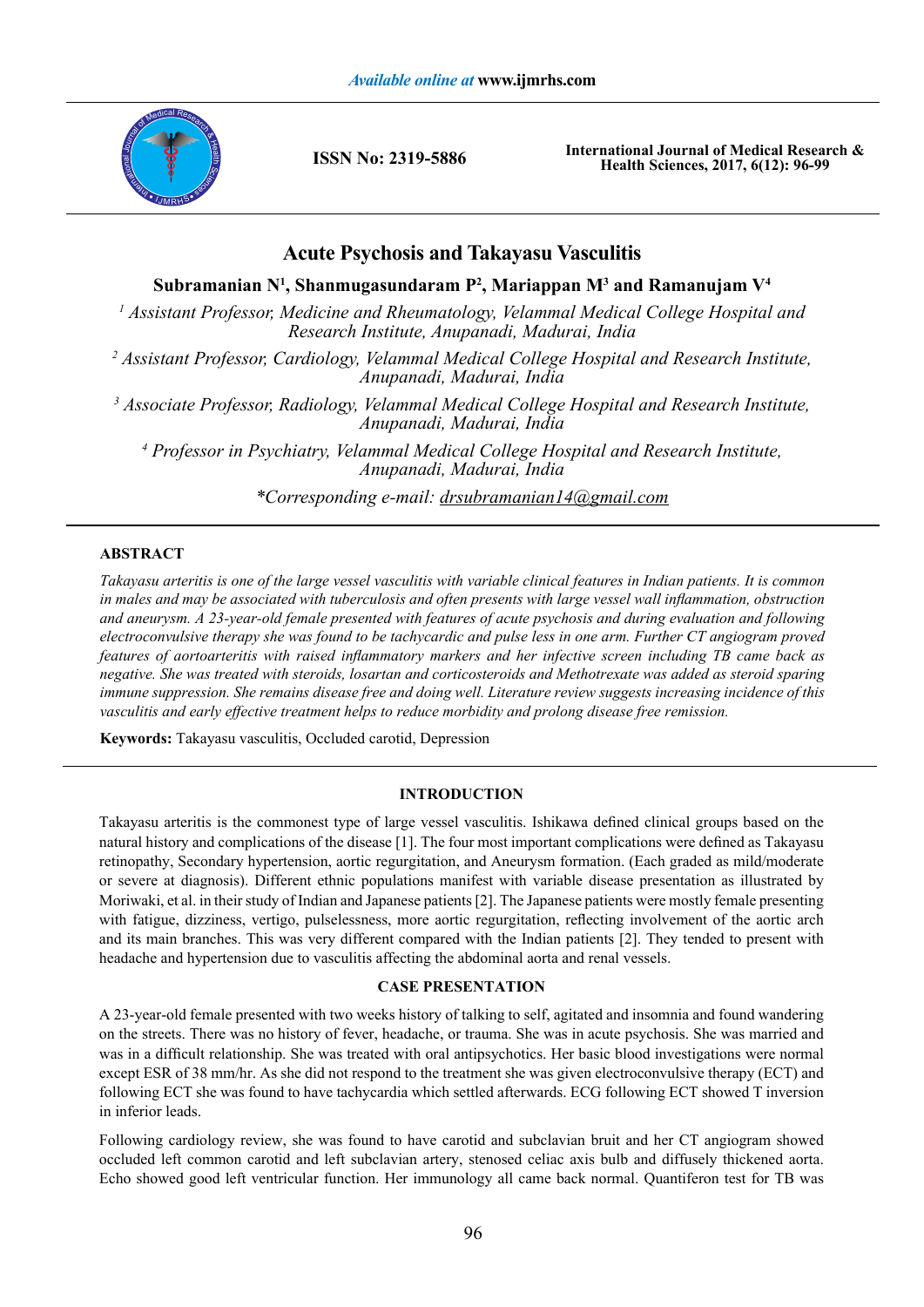negative. Her chest imaging was normal. The diagnosis was Large vessel vasculitis-Takayasu arteritis pattern with schizophrenia. She was commenced on immunosuppression.

This is a unique presentation and although it was chance association, asymptomatic vasculitis presenting as an acute psychosis is unexplained.

# **CLINICAL FEATURES**

The disease commonly presents in late 20s often with a long delay in diagnosis. The National Institute of Health study by Kerr, et al. suggested that the delay in diagnosis was longer in juveniles, being up to four times that of adult patients [3]. Hypertension was the commonest mode of presentation (51.3%) and was detected in 82 patients (77.4%) at the time of presentation in a study by Jain, et al. Systemic features include fever, night sweats, malaise, weight loss, arthralgia, and anemia [4]. As the inflammation progresses and vessel gets occluded, more characteristic features appear with the development of collaterals.

The most commonly affected vessels are the subclavian and common carotid arteries. Stenotic lesions are found in >90% of patients, whereas aneurysms are reported in approximately 25%. Pulmonary arteries are involved in up to 50% of patients and it is important to look specifically for evidence of aortic valve regurgitation and coronary arteritis [5]. In Indian patients, vasculitis generally occurs in the abdominal aorta affecting renal arteries and may extend into the thoracic aorta within a decade [2].

Takayasu arteritis can be divided into the following six types based on angiographic involvement based on Angiography [5]:

- **• Type I** Branches of the aortic arch
- **• Type IIa** Ascending aorta, aortic arch, and its branches
- **• Type IIb** Type IIa region plus thoracic descending aorta
- **• Type III -** Thoracic descending aorta, abdominal aorta, renal arteries, or a combination
- **• Type IV** Abdominal aorta, renal arteries, or both
- **• Type V** Entire aorta and its branches

## **Etiology/Demographics**

Although the definite etiology is unknown, the major pathology is inflammatory, with several proposed factors including spirochetes, mycobacterium tuberculosis, and streptococcal organisms and circulating antibodies due to an autoimmune process. Although Mycobacterium tuberculosis has been implicated in the pathogenesis of Takayasu's arteritis (TA), there is no direct evidence substantiating the association [6].

Takayasu arteritis is observed more frequently in patients of East Asian or Indian descent. Approximately 80% of patients with Takayasu arteritis are women [7]. Takayasu arteritis is progressive or relapsing/remitting and requires immunosuppressive treatment for disease remission and maintenance.

## **Prognosis**

The complications of Takayasu arteritis can be severe and although medical and cardiothoracic interventions have improved, still lot more to be done to improve the prognosis. Morbidity is substantial with 74% of patients reporting considerably compromised daily activities and 23% of patients unable to work Mortality rates vary based on different approaches to the treatment. In India, 10-year survival is reported to be 80% - 85% [8,9]. Patients can develop rapidly expanding aneurysms, suffer from pulmonary hypertension or aortic rupture. Cardiac complications are common, and aortic valve insufficiency, cardiac ischemia and myocardial infarction complicated by cardiac failure are frequent causes of death [10].

## **Reasons for poor outcome**

The relatively poor outcome for patients with this disease is due to lack of awareness, heterogeneous presentation, and rarity of the disease itself. An inadequate approach to ischemic symptoms in children and young adults, and a failure to recognize the importance of diminished pulsation in the limbs during examination are also important contributing factors.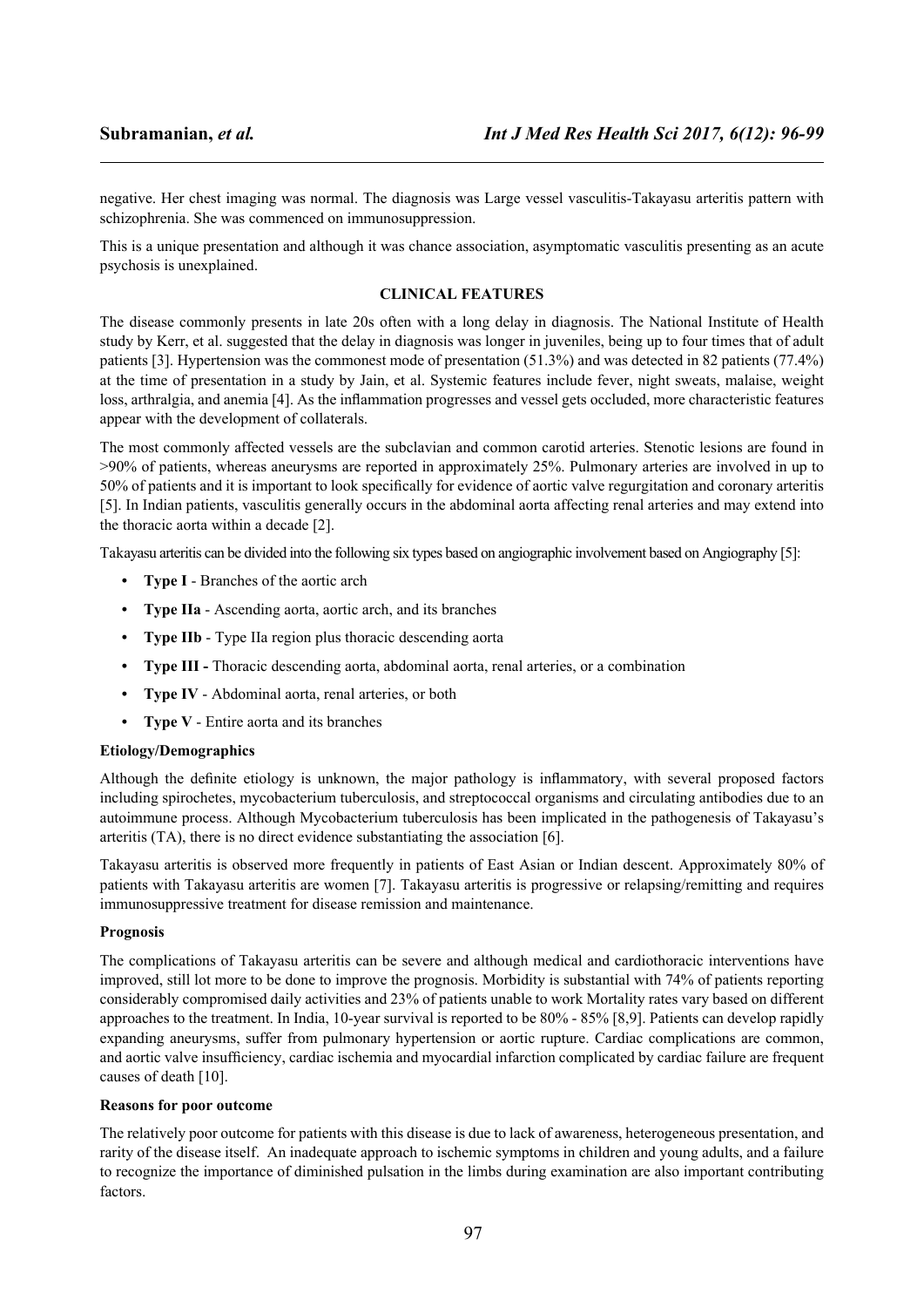# **Differential diagnosis**

The differential diagnoses include other causes of large vessel vasculitis:

- 1) Inflammatory aortitis (tuberculosis, rheumatoid arthritis, spondyloarthropathies, Kawasaki disease, and giant cell arteritis);
- 2) Developmental abnormalities (coarctation of the aorta and Marfan syndrome).

Most of these have specific features for diagnosis, but tuberculosis has remained an enigma. The incidence of rupture and bleeding complications of aneurysmal Takayasu arteritis is low. Syphilis tends to affect older age group, affecting the arch and ascending aorta. Hypertension due to fibromuscular dysplasia is to be kept as differentials.

# **Treatment**

The aim of treatment must be the control of disease activity and the preservation of vascular competence, with minimal long-term side effects. Currently, as the best evidence base suggests, corticosteroids are the standard form of treatment, to which 50% respond, and Methotrexate is used as a steroid sparing drug. Only 25% of patients with active disease may not respond to current treatments and care should be taken to avoid prolonged immunosuppression in the absence of clinical benefit. Mycophenolate has also been used to control the inflammatory disease with good results. Most patients will receive immunosuppression and thereby achieve effective disease control and reduce the burden of surgery and complications.

Infliximab and Tocilizumab are cytokine inhibitors found to be useful in managing the activity of Takayasu. In the retrospective multicenter study of outcome of 49 TA patients, treated by TNF-α antagonists (80%) or tocilizumab (20%) and fulfilling ACR criteria, the overall response (i.e., complete and partial) to biological-targeted treatments at 6 and 12 months were of 75% and 83%, respectively. The 3-year relapse free survival was of 90.9% over biologic treatment period compared to 58.7% with DMARDs [10,11].

## **Surgical treatment**

Indications for surgery include hypertension with critical renal artery stenosis, extremity claudication, cerebrovascular ischemia or critical stenosis of three or more cerebral vessels, moderate aortic regurgitation, and cardiac ischemia with confirmed coronary artery involvement. In general, surgery is recommended at a time of quiescent disease to avoid complications, which include restenosis, anastamotic failure, hemorrhage, and infection.

## **Follow up**

Takayasu arteritis is a systemic vasculopathy that can progress to cause vital organ ischemia. Hence, long-term follow-up is recommended. Magnetic resonance angiography (MRA) is now being used in the evaluation of large vessel vasculitides [12,13], It provides high resolution images of vessel wall thickness and lumen configuration, and allows the measurement of wall enhancement as a reflection of active inflammation. The reduction of enhancement on follow up is presumed to reflect reduced inflammatory activity. Therefore, MRA is likely to be used increasingly as an accurate follow up tool [14]. There is still lot of uncertainty with regard to the disease onset and course, and one fourth of patients may end up having progressive disease.

## **Outcome and implications for the case presented**

This girl has now been diagnosed prior to any organ specific complications and on regular treatment with follow-up. When she plans to get pregnant, there will be some implications regarding methotrexate. Obviously, the disease will have to be controlled with safer medications.

# **DISCUSSION AND CONCLUSION**

Although asymptomatic presentation of Takayasu vasculitis in not uncommon, presenting with psychoses or association with psychotic manifestation is unusual. We believe the diagnosis found after electroconvulsive therapy was coincidental. As there were no cerebral structural symptoms or an organic sign, MR angiography was not pursued. Takayasu arteritis should be considered in women with fever, fatigue, hypertension, and absence of pulse or low volume pulse. Early diagnosis and initiation of adequate treatment is important to prevent further progression and complications like aortic regurgitations and cerebro-vascular accidents.